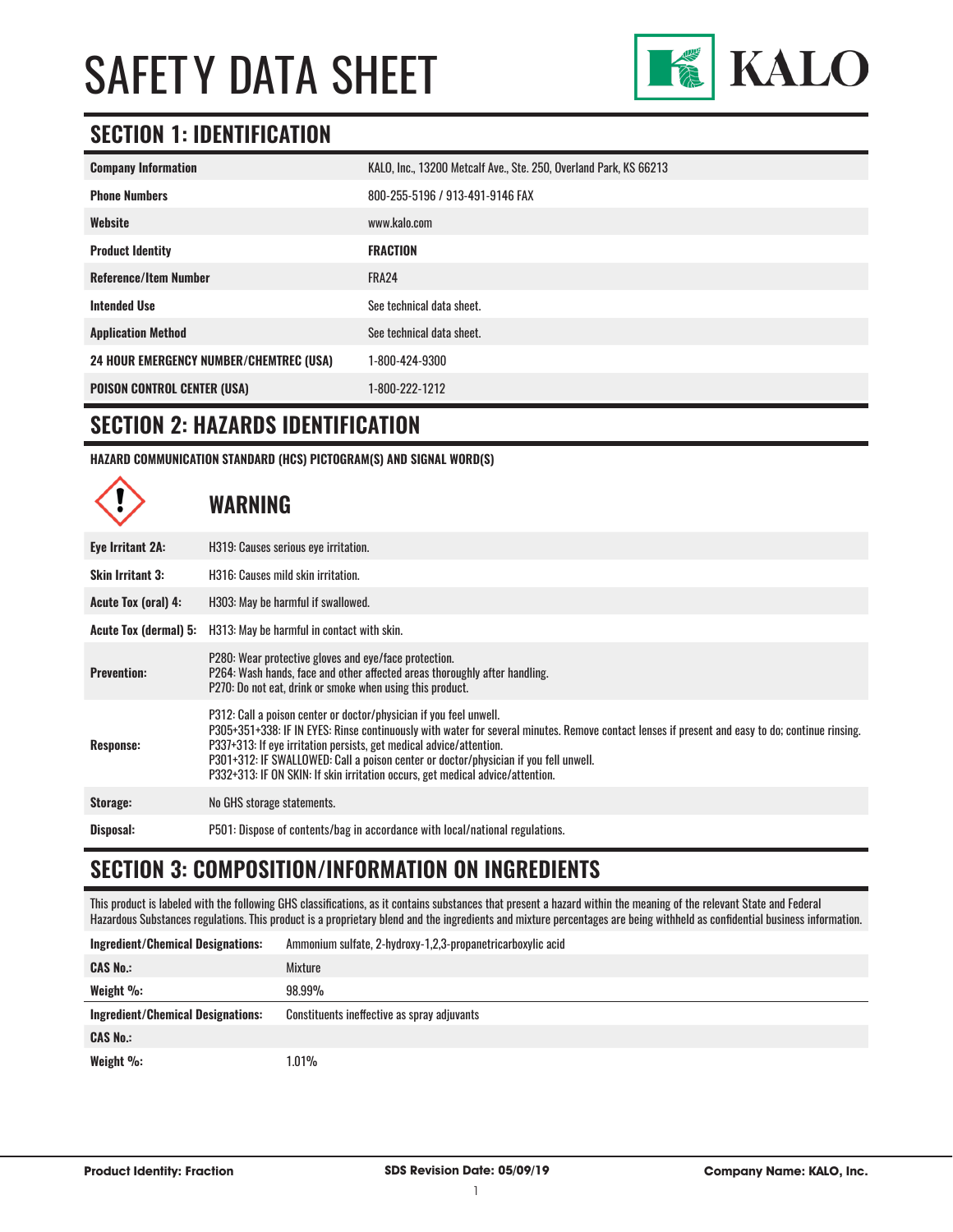

#### **SECTION 4: FIRST AID MEASURES**

#### **[DESCRIPTIONS]**

| General:           | In all cases of doubt, or when symptoms persist, seek medical attention. Never give anything by mouth to an unconscious person.                                                                                                         |
|--------------------|-----------------------------------------------------------------------------------------------------------------------------------------------------------------------------------------------------------------------------------------|
| <b>Inhalation:</b> | Remove to fresh air. Keep patient warm and at rest. If breathing is irregular or stopped, give artificial respiration. If unconscious, place in the recovery<br>position and obtain immediate medical attention. Give nothing by mouth. |
| Eyes:              | Irrigate copiously with clean fresh water for at least 10 minutes, holding the eyelids apart and seek medical attention.                                                                                                                |
| Skin:              | Remove contaminated clothing. Wash skin thoroughly with soap and water or use a recognized skin cleanser. Do NOT use solvents or thinners.                                                                                              |
| Ingestion:         | If accidentally swallowed, obtain immediate medical attention. Keep at rest, Do NOT induce vomiting.                                                                                                                                    |
|                    | [MOST IMPORTANT SYMPTOMS AND EFFECTS, BOTH ACUTE AND DELAYED]                                                                                                                                                                           |
| Overview:          | No adverse symptoms or effects anticipated under normal handling conditions. See Section 2 for further details.                                                                                                                         |
| Eyes:              | Causes serious eye irritation.                                                                                                                                                                                                          |
| Skin:              | Causes skin irritation. May be harmful in contact with skin.                                                                                                                                                                            |
| Ingestion:         | May be harmful if swallowed.                                                                                                                                                                                                            |

# **SECTION 5: FIREFIGHTING MEASURES**

| <b>General Hazard:</b>                | Toxic fumes may be emitted in a fire situation.                                                                                                                                                                                                                                                                                                                                                                                                                                                 |  |
|---------------------------------------|-------------------------------------------------------------------------------------------------------------------------------------------------------------------------------------------------------------------------------------------------------------------------------------------------------------------------------------------------------------------------------------------------------------------------------------------------------------------------------------------------|--|
| <b>Extinguishing Media:</b>           | Foam, dry chemical, carbon dioxide, water spray or fog.                                                                                                                                                                                                                                                                                                                                                                                                                                         |  |
| <b>Hazardous Combustion Products:</b> | Normal combustion forms carbon dioxide, water vapor and may produce oxides of carbon, nitrogen and phosphorous.                                                                                                                                                                                                                                                                                                                                                                                 |  |
| <b>Explosion Hazards:</b>             | Dust suspended in air may create a potentially explosive environment.                                                                                                                                                                                                                                                                                                                                                                                                                           |  |
| <b>Fire Fighting Procedures:</b>      | Evacuate area and fight fire upwind a safe distance to avoid hazardous vapors and decomposition products. Fire exposed containers<br>can build up pressure and should be kept cool with water spray if possible. Explosive vapor could form from ruptured containers.<br>Dike and collect water used to fight fire to prevent environmental damage due to runoff. Foam or dry chemical fire extinguishing<br>systems are preferred to prevent environmental damage from excessive water runoff. |  |
| <b>Fire Fighting Equipment:</b>       | As in any fire, wear self-contained breathing apparatus pressure-demand, MSHA/NIOSH approved or equivalent, and full protective gear.                                                                                                                                                                                                                                                                                                                                                           |  |

# **SECTION 6: ACCIDENTAL RELEASE MEASURES**

| <b>Small Spill:</b>                  | Contain material. Sweep up spilled material which is contaminated and place it and damaged unusable containers in a container<br>appropriate for non-hazardous chemical waste. Check local, state, and federal regulations for proper disposal.                                                                                                  |
|--------------------------------------|--------------------------------------------------------------------------------------------------------------------------------------------------------------------------------------------------------------------------------------------------------------------------------------------------------------------------------------------------|
| Large Spill:                         | Contain material. If material is not contaminated with other materials the product may still be viable for use. Sweep up spilled<br>material which is contaminated and place it and damaged unusable containers in a container appropriate for non-hazardous chemical<br>waste. Check local, state, and federal regulations for proper disposal. |
| <b>Water Spill:</b>                  | Do not contaminate any body of water.                                                                                                                                                                                                                                                                                                            |
| Land Spill:                          | Avoid runoff onto any adjacent land.                                                                                                                                                                                                                                                                                                             |
| <b>Special Protective Equipment:</b> | Always wear proper protective equipment when handling this product.                                                                                                                                                                                                                                                                              |

### **SECTION 7: HANDLING AND STORAGE**

| Product Identity: Fraction            | SDS Revision Date: 05/09/19                                                                                                                                                                                                                                                                                                                                                                                                                              | <b>Company Name: KALO, Inc.</b> |
|---------------------------------------|----------------------------------------------------------------------------------------------------------------------------------------------------------------------------------------------------------------------------------------------------------------------------------------------------------------------------------------------------------------------------------------------------------------------------------------------------------|---------------------------------|
| <b>Incompatible Materials:</b>        | Oxidizing agents, bases, chlorates, nitrates.                                                                                                                                                                                                                                                                                                                                                                                                            |                                 |
| <b>Conditions For Safe Storage:</b>   | Store in tightly closed bags in dry, well-ventilated area, away from excessive heat and incompatibles. Do not allow water or other<br>chemicals to be introduced into contents of bag. Do not store near feed or food products. Do not use or store near open flame or<br>incompatible materials. See Section 2 for further details.                                                                                                                     |                                 |
| <b>Precautions For Safe Handling:</b> | Do not get in eyes, on skin, or on clothing. Do not breathe vapors or mists. Keep bag closed. Use only with adequate ventilation. Use<br>good personal hygiene practices. Wash hands before eating, drinking, smoking. Remove contaminated clothing and wash before<br>reuse. Destrov contaminated belts and shoes and other items that cannot be decontaminated. Have evewash accessible to use in<br>handling area. See Section 2 for further details. |                                 |

2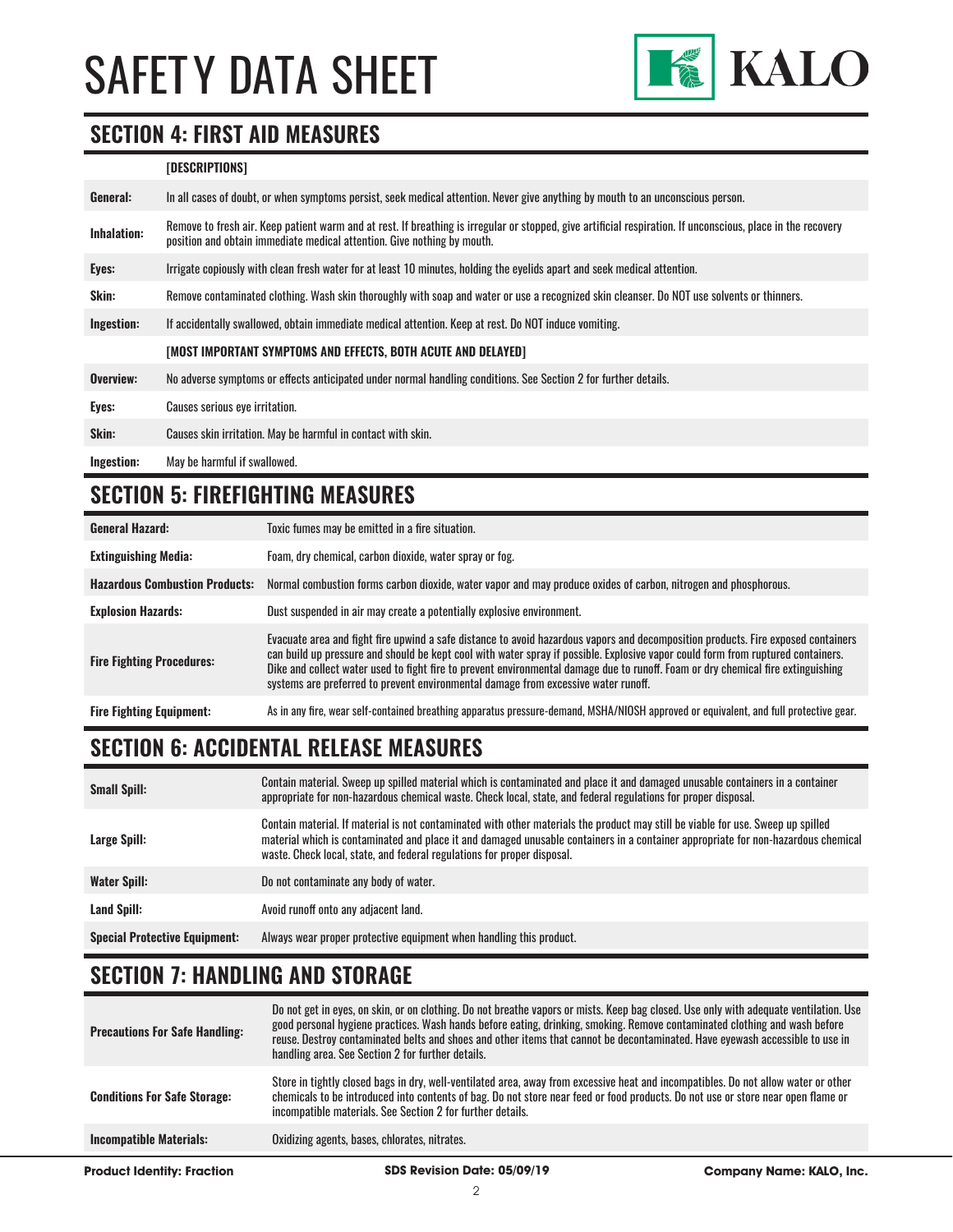

#### **SECTION 8: EXPOSURE CONTROLS/PERSONAL PROTECTION**

| <b>Exposure Data:</b>        | This product contains no ingredients (at greater than 0.1%) with established limits for exposure under OSHA, ACGIH and/or NIOSH.                                                                                                                                                                                                       |
|------------------------------|----------------------------------------------------------------------------------------------------------------------------------------------------------------------------------------------------------------------------------------------------------------------------------------------------------------------------------------|
| <b>Carcinogen Data:</b>      | This product contains no ingredients (at greater than 0.1%) that are suspected of being or known to be a carcinogen under OSHA, NTP or IARC.                                                                                                                                                                                           |
|                              | <b>[PERSONAL PROTECTIVE EQUIPMENT]</b>                                                                                                                                                                                                                                                                                                 |
| <b>Respiratory:</b>          | If workers are exposed to concentrations above the exposure limit, they must use the appropriate certified respirators.                                                                                                                                                                                                                |
| <b>Eyes and Face:</b>        | Wear safety eyewear (e.g. safety spectacles/goggles/visors) to protect against the splash of liquids.                                                                                                                                                                                                                                  |
| Skin:                        | Overalls, which cover the body, arms, and legs, should be worn. Skin should not be exposed. All parts of the body should be washed after<br>contact.                                                                                                                                                                                   |
| <b>Engineering Controls:</b> | Provide adequate ventilation. Where reasonably practicable, this should be achieved by the use of local exhaust ventilation and good<br>general extraction. If these are not sufficient to maintain concentrations of particulates, and any vapor below occupational exposure limits,<br>suitable respiratory protection must be worn. |
| <b>Other Work Practices:</b> | See technical data sheet.                                                                                                                                                                                                                                                                                                              |
|                              | [COMMENTS]                                                                                                                                                                                                                                                                                                                             |
| <b>TLV (Units):</b>          | Nuisance Dust TLV (units): 15mg/m <sup>3</sup>                                                                                                                                                                                                                                                                                         |

#### **SECTION 9: PHYSICAL AND CHEMICAL PROPERTIES**

| Appearance:                                       | <b>Free Flowing Light Blue Granule</b> |
|---------------------------------------------------|----------------------------------------|
| Odor:                                             | <b>Slight Chemical</b>                 |
| <b>Odor Threshold:</b>                            | <b>Not Measured</b>                    |
| pH:                                               | <b>Not Measured</b>                    |
| <b>Specific Gravity:</b>                          | Not Applicable                         |
| <b>Flashpoint:</b>                                | <b>Difficult To Burn</b>               |
| <b>Solubility in Water:</b>                       | Complete                               |
| Viscosity (cSt):                                  | <b>Not Measured</b>                    |
| $VOC\%$ :                                         | <b>Not Measured</b>                    |
| <b>Vapor Pressure (Pa):</b>                       | <b>Not Measured</b>                    |
| <b>Density:</b>                                   | $65.5$ lbs/ft <sup>3</sup>             |
| <b>Melting/Freezing Points:</b>                   | <b>Not Measured</b>                    |
| Initial Boiling Point/Range (°F/°C):              | <b>Not Measured</b>                    |
| <b>Flammability (Solid, Gas):</b>                 | Not Applicable                         |
| <b>Upper Flammability/Explosive Limits:</b>       | <b>Not Measured</b>                    |
| Lower Flammability/Explosive Limits:              | <b>Not Measured</b>                    |
| <b>Decomposition Temperature:</b>                 | <b>Not Measured</b>                    |
| <b>Auto-Ignition Temperature:</b>                 | <b>Not Measured</b>                    |
| Partition Co-Efficient n-octanol/water (Log Kow): | <b>Not Measured</b>                    |
| <b>Evaporation Rate (Ether=1):</b>                | <b>Not Measured</b>                    |
| Other:                                            | No other relevant information.         |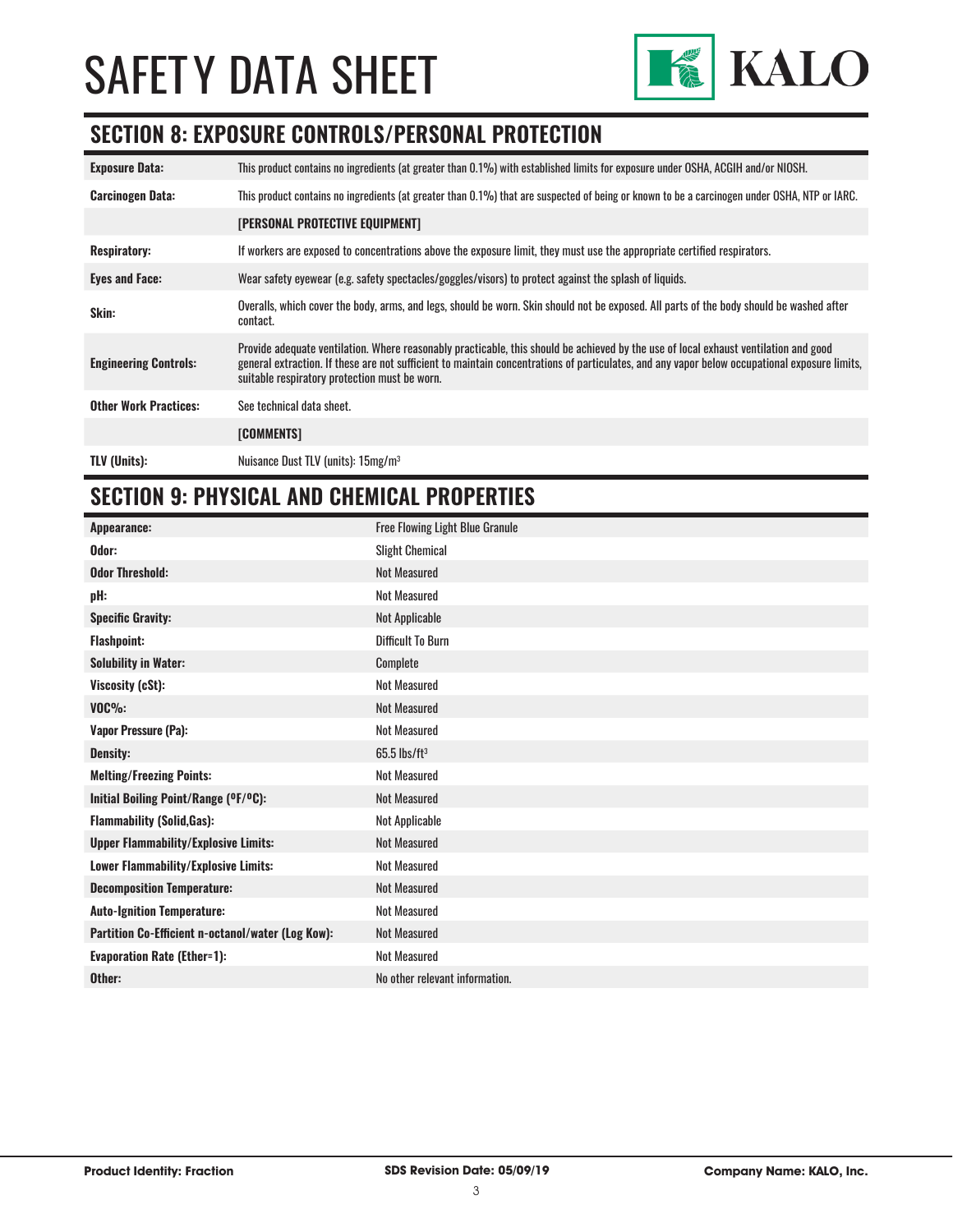

# **SECTION 10: STABILITY AND REACTIVITY**

| Stable:                                  | Yes                                                                       |
|------------------------------------------|---------------------------------------------------------------------------|
| <b>Hazardous Polymerization:</b>         | No                                                                        |
| <b>Polymerization:</b>                   | Will not occur.                                                           |
| <b>Conditions To Avoid:</b>              | Heat, open flame, sparks and static electricity.                          |
| <b>Hazardous Decomposition Products:</b> | Temperatures above 282°C causes a release of ammonia and sulfur trioxide. |
| <b>Incompatible Materials:</b>           | Strong oxidizers, bases, chlorates, and nitrates.                         |

# **SECTION 11: TOXICOLOGICAL INFORMATION**

|                                                                   | [ACUTE TOXICITY ESTIMATE]                                   |                          |
|-------------------------------------------------------------------|-------------------------------------------------------------|--------------------------|
| Ingredients:                                                      | Ammonium sulfate, 2-hydroxy-1,2,3-propanetricarboxylic acid |                          |
| Oral LD50mg/kg:                                                   | No Data Available                                           |                          |
| Skin LD50mg/kg:                                                   | No Data Available                                           |                          |
| Inhalation Vapor LC50mg/L/4hr:                                    | No Data Available                                           |                          |
| Inhalation Dust/Mist LC50mg/L/4hr:                                | No Data Available                                           |                          |
| <b>ITEM</b>                                                       | <b>HAZARD</b>                                               | <b>CATEGORY</b>          |
| <b>Acute Toxicity (mouth):</b>                                    | May be harmful if swallowed.                                | 4                        |
| <b>Acute Toxicity (skin):</b>                                     | May be harmful in contact with skin.                        | 5                        |
| <b>Acute Toxicity (inhalation):</b>                               | <b>Not Applicable</b>                                       | $\sim$ $\sim$            |
| <b>Skin Corrosion/Irritation:</b>                                 | <b>Causes mild skin irritation.</b>                         | 3                        |
| <b>Eye Damage/Irritation:</b>                                     | <b>Causes serious eye irritation.</b>                       | 2A                       |
| <b>Sensitization (respiratory):</b>                               | <b>Not Applicable</b>                                       | $\sim$ $\sim$            |
| Sensitization (skin):                                             | Not a skin/contact sensitizer.                              | $\sim$ $\sim$            |
| <b>Germ Toxicity:</b>                                             | <b>Not Applicable</b>                                       | $- -$                    |
| <b>Carcinogenicity:</b>                                           | <b>Not Applicable</b>                                       | $-$                      |
| <b>Reproductive Toxicity:</b>                                     | <b>Not Applicable</b>                                       | $\overline{\phantom{m}}$ |
| <b>Specific Target Organ Systemic Toxicity-Single Exposure:</b>   | <b>Not Applicable</b>                                       | $ -$                     |
| <b>Specific Target Organ Systemic Toxicity-Repeated Exposure:</b> | <b>Not Applicable</b>                                       | $-$                      |
| <b>Aspiration Hazard:</b>                                         | <b>Not Applicable</b>                                       | $\sim$ $\sim$            |

## **SECTION 12: ECOLOGICAL INFORMATION**

| <b>Ecotoxicity:</b>                    | No additional information provided for this product. This product is not for use in aquatic settings. |
|----------------------------------------|-------------------------------------------------------------------------------------------------------|
| <b>Persistence and Degradability:</b>  | There is no data available on the preparation itself.                                                 |
| <b>Bioaccumulative Potential:</b>      | Not measured.                                                                                         |
| <b>Mobility In Soil:</b>               | No data available.                                                                                    |
| <b>Results of PBT and vPvB Assess:</b> | This product contains no PBT/vPvB chemicals.                                                          |
| <b>Other Adverse Effects:</b>          | No data available.                                                                                    |